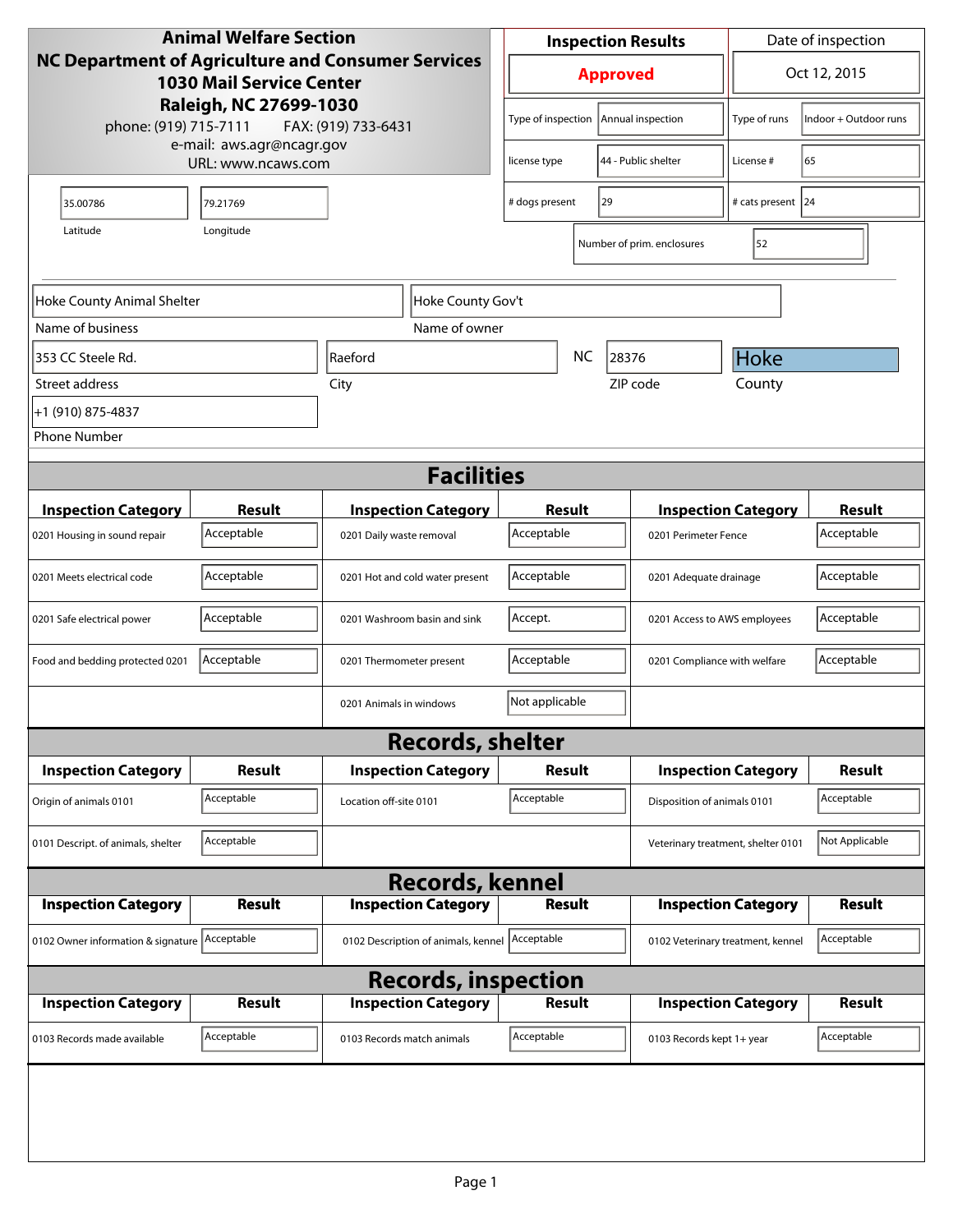| <b>Animal Welfare Section, NCDA&amp;CS</b>                  |                 |                                    |                 | Date of inspection<br><b>Inspection Results</b> |                                    |                |  |  |  |
|-------------------------------------------------------------|-----------------|------------------------------------|-----------------|-------------------------------------------------|------------------------------------|----------------|--|--|--|
| Inspection Report, continued                                |                 |                                    | <b>Approved</b> | Oct 12, 2015                                    |                                    |                |  |  |  |
| <b>Hoke County Animal Shelter</b>                           |                 | Hoke County Gov't                  |                 | Raeford                                         |                                    | <b>NC</b>      |  |  |  |
| <b>Indoor facilities</b>                                    |                 |                                    |                 |                                                 |                                    |                |  |  |  |
| <b>Inspection Category</b>                                  | Result          | <b>Inspection Category</b>         | Result          | <b>Inspection Category</b>                      |                                    | Result         |  |  |  |
| 0202 Ambient temperature, indoor                            | Acceptable      | 0202 Ventilation, indoor           | Acceptable      | 0202 Lighting, indoor                           |                                    | Acceptable     |  |  |  |
| 0202 Imperv./Sanitary surf., indoor                         | Acceptable      | 0202 Drainage, indoor              | Acceptable      |                                                 |                                    |                |  |  |  |
| <b>Outdoor facilities</b>                                   |                 |                                    |                 |                                                 |                                    |                |  |  |  |
| <b>Inspection Category</b>                                  | Result          | <b>Inspection Category</b>         | Result          | <b>Inspection Category</b>                      |                                    | Result         |  |  |  |
| 0203 Impervious surfaces, outdoor                           | Acceptable      | 0203 Housing, 1 per animal         | Acceptable      |                                                 | 0203 Protection from elements      |                |  |  |  |
| 0203 Owner advised, outdoor                                 | Acceptable      | 0203 Drainage, outdoor             | Acceptable      |                                                 |                                    |                |  |  |  |
| <b>Primary enclosures</b>                                   |                 |                                    |                 |                                                 |                                    |                |  |  |  |
| <b>Inspection Category</b>                                  | Result          | <b>Inspection Category</b>         | Result          | <b>Inspection Category</b>                      |                                    | <b>Result</b>  |  |  |  |
| 0204 Drainage prev. cross contam.                           | Acceptable      | 0204 Fence height >= 5 feet        | Acceptable      | 0204 1:10 ratio, person: animal                 |                                    | Not Applicable |  |  |  |
| 0204 Surf. impervious to moisture                           | Acceptable      | 0204 Enclosure is escape proof     | Acceptable      |                                                 | 0204 Cats, $>=$ 4 sq. ft. / adult  |                |  |  |  |
| 0204 Prevent contact with wood                              | Acceptable      | 0204 Solid resting surface         | Acceptable      |                                                 | 0204 Cats, $\le$ 12 / enclosure    |                |  |  |  |
| 0204 Enclosures in sound repair                             | Acceptable      | 0204 Cats, raised resting surface  | Acceptable      |                                                 | 0204 Cats, 1 litter pan / 3 adults |                |  |  |  |
| 0204 Size of enclosure                                      | Acceptable      | 0204 Dogs, supervision if > 4      | Not Applicable  |                                                 |                                    |                |  |  |  |
|                                                             |                 | Feedina                            |                 |                                                 |                                    |                |  |  |  |
| <b>Inspection Category</b>                                  | <b>Result</b>   | <b>Inspection Category</b>         | <b>Result</b>   | <b>Inspection Category</b>                      |                                    | <b>Result</b>  |  |  |  |
| 0205 Feeding, 1x / day, adult                               | Acceptable      | 0205 Feeding, 1 bowl / adult       | Acceptable      | 0205 Feeding, commercial food                   |                                    | Acceptable     |  |  |  |
| 0205 Feeding, bowl in good repair                           | Acceptable      | 0205 Feeding, quality food         | Acceptable      | 0205 Feeding, bowl is protected                 |                                    | Acceptable     |  |  |  |
| 0205 Feeding, 2x / day, young                               | Acceptable      |                                    |                 |                                                 |                                    |                |  |  |  |
|                                                             | <b>Watering</b> |                                    |                 |                                                 |                                    |                |  |  |  |
| <b>Inspection Category</b>                                  | <b>Result</b>   | <b>Inspection Category</b>         | <b>Result</b>   |                                                 |                                    |                |  |  |  |
| 0206 Watering, continuous access                            | Acceptable      | 0206 Watering, bowl in good repair | Acceptable      |                                                 |                                    |                |  |  |  |
| <b>Sanitation/Employees/Classification &amp; Separation</b> |                 |                                    |                 |                                                 |                                    |                |  |  |  |
| <b>Inspection Category</b>                                  | <b>Result</b>   | <b>Inspection Category</b>         | <b>Result</b>   | <b>Inspection Category</b>                      |                                    | <b>Result</b>  |  |  |  |
| 0207 Waste removal 2x / day                                 | Acceptable      | 0207 Grounds overgrown             | Acceptable      | 0207 Young given social interact.               |                                    | Acceptable     |  |  |  |
| 0207 Animals removed while clean                            | Acceptable      | 0207 Pest Control                  | Acceptable      | 0207 Species separated                          |                                    | Acceptable     |  |  |  |
|                                                             |                 |                                    |                 |                                                 |                                    |                |  |  |  |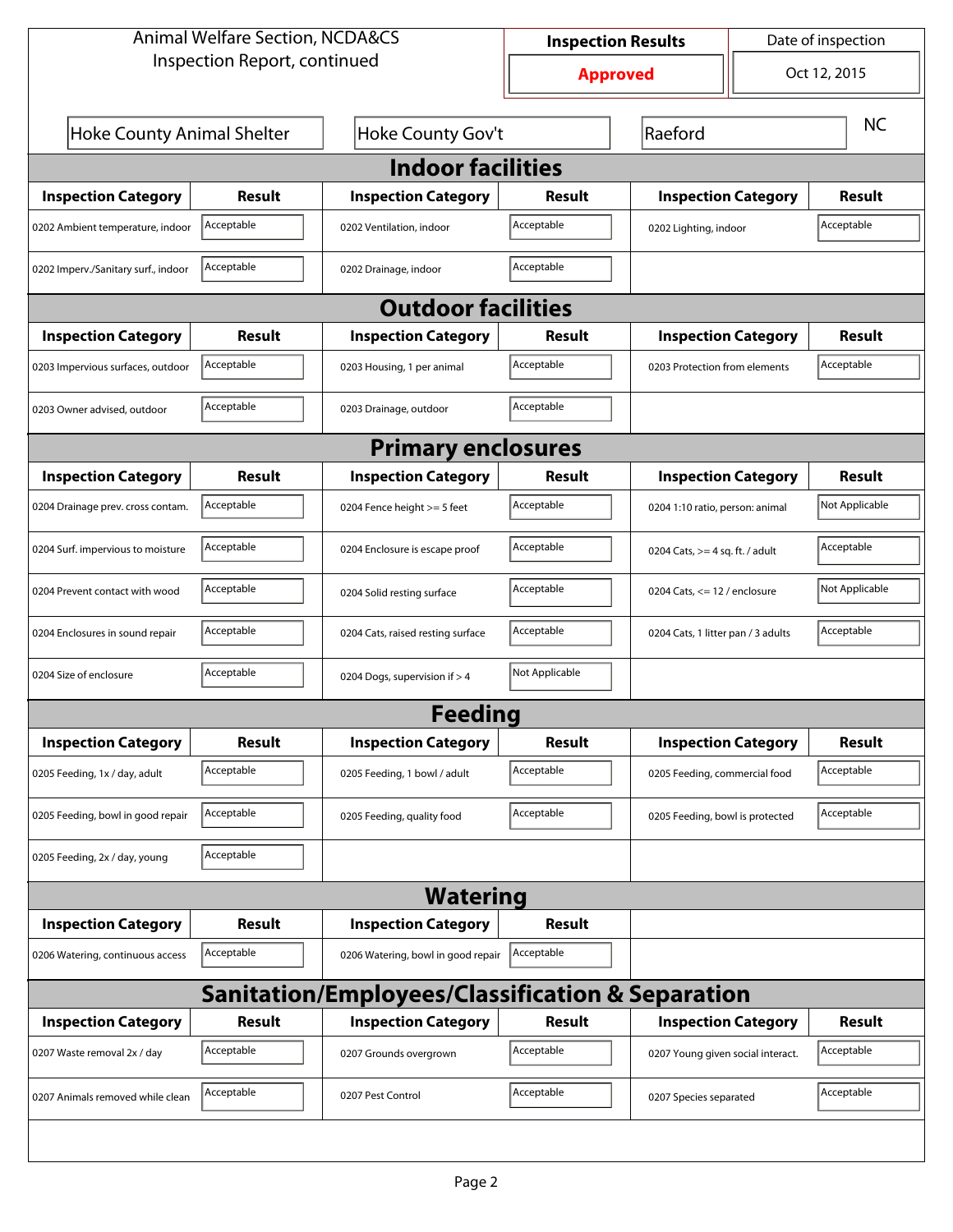| <b>Animal Welfare Section, NCDA&amp;CS</b>                               |                                                        |                                                                         |                 | Date of inspection<br><b>Inspection Results</b>                           |                             |                |  |  |  |
|--------------------------------------------------------------------------|--------------------------------------------------------|-------------------------------------------------------------------------|-----------------|---------------------------------------------------------------------------|-----------------------------|----------------|--|--|--|
| Inspection Report, continued                                             |                                                        |                                                                         | <b>Approved</b> | Oct 12, 2015                                                              |                             |                |  |  |  |
|                                                                          | <b>Hoke County Animal Shelter</b><br>Hoke County Gov't |                                                                         |                 | Raeford                                                                   |                             | <b>NC</b>      |  |  |  |
| Sanitation/Employees/Classification & Separation (continued)             |                                                        |                                                                         |                 |                                                                           |                             |                |  |  |  |
| <b>Inspection Category</b>                                               | <b>Result</b>                                          | <b>Inspection Category</b>                                              | <b>Result</b>   | <b>Inspection Category</b>                                                |                             | Result         |  |  |  |
| 0207 Enclosure sanitized 2x / day                                        | Acceptable                                             | 0207 Number of employees                                                | Acceptable      | 0207 Isolation area & signage                                             |                             | Acceptable     |  |  |  |
| 0207 Method of sanitation                                                | Acceptable                                             | 0207 Females in estrus, separated                                       | Not Applicable  |                                                                           | 0207 Long term care program |                |  |  |  |
| 0207 Build./grnds., clean & repair                                       | Acceptable                                             | 0207 Owner perm, commingling                                            | Not Applicable  | 0207 Animals confined                                                     |                             | Acceptable     |  |  |  |
|                                                                          |                                                        | 0207 Young with dam                                                     | Acceptable      |                                                                           |                             |                |  |  |  |
| <b>Veterinary Care</b>                                                   |                                                        |                                                                         |                 |                                                                           |                             |                |  |  |  |
| <b>Inspection Category</b>                                               | Result                                                 | <b>Inspection Category</b>                                              | <b>Result</b>   | <b>Inspection Category</b>                                                |                             | <b>Result</b>  |  |  |  |
| 0210 Program of veterinary care                                          | Acceptable                                             | 0210 Daily observation of animals                                       | Acceptable      | 0210 Rabies vaccination                                                   |                             | Acceptable     |  |  |  |
| 0210 Veterinary care when needed                                         | Acceptable                                             |                                                                         |                 |                                                                           |                             |                |  |  |  |
| <b>Vehicles</b>                                                          |                                                        |                                                                         |                 |                                                                           |                             |                |  |  |  |
| 0301 Vehicles mechanically sound                                         | Not Applicable                                         | 0301 Fresh air and ventilation                                          | Not Applicable  | 0301 Cargo area clean                                                     |                             | Not Applicable |  |  |  |
|                                                                          |                                                        | <b>Primary Enclosure Used in Transportation</b>                         |                 |                                                                           |                             |                |  |  |  |
| <b>Inspection Category</b>                                               | Result                                                 | <b>Inspection Category</b>                                              | <b>Result</b>   | <b>Inspection Category</b>                                                |                             | <b>Result</b>  |  |  |  |
| 0302 Construction of enclosure                                           | Not Applicable                                         | 0302 Age and species separated                                          | Not Applicable  | 0302 Size of transport enclosure                                          |                             | Not Applicable |  |  |  |
| 0302 Enclosure clean & sanitized                                         | Not Applicable                                         |                                                                         |                 |                                                                           |                             |                |  |  |  |
|                                                                          | <b>Transportation: Food and Water</b>                  |                                                                         |                 | <b>Transportation: Care</b>                                               |                             |                |  |  |  |
| <b>Inspection Category</b>                                               | <b>Result</b>                                          |                                                                         |                 | <b>Inspection Category</b>                                                |                             | <b>Result</b>  |  |  |  |
| 0303 Food & water during transport                                       | Not Applicable                                         |                                                                         |                 | 0304 Observation of animals                                               |                             | Not Applicable |  |  |  |
|                                                                          |                                                        | <b>General Statute 19A-32.1</b>                                         |                 |                                                                           |                             |                |  |  |  |
| (a) Hold minimum 72 hours                                                | Acceptable                                             | (b) 1, 2, 3 Make available for adopt.                                   | Acceptable      | (c) Viewing 3 days for 4 hours each                                       |                             | Acceptable     |  |  |  |
| (d) If animal offsite, photo of animal<br>posted in conspicuous location | Acceptable                                             | (f) 1, 2, 3 Animals were returned to<br>owner, adopted or euth only     | Acceptable      | (g) i, ii Owner surrender held unless<br>proof ownership & signed consent |                             | Acceptable     |  |  |  |
| (h) Owned animal surrender, ask if<br>there has been a bite w/in 10 days | Acceptable                                             | (i) Release animal to person, record<br>of approved government photo ID | Acceptable      |                                                                           |                             |                |  |  |  |
|                                                                          |                                                        |                                                                         |                 |                                                                           |                             |                |  |  |  |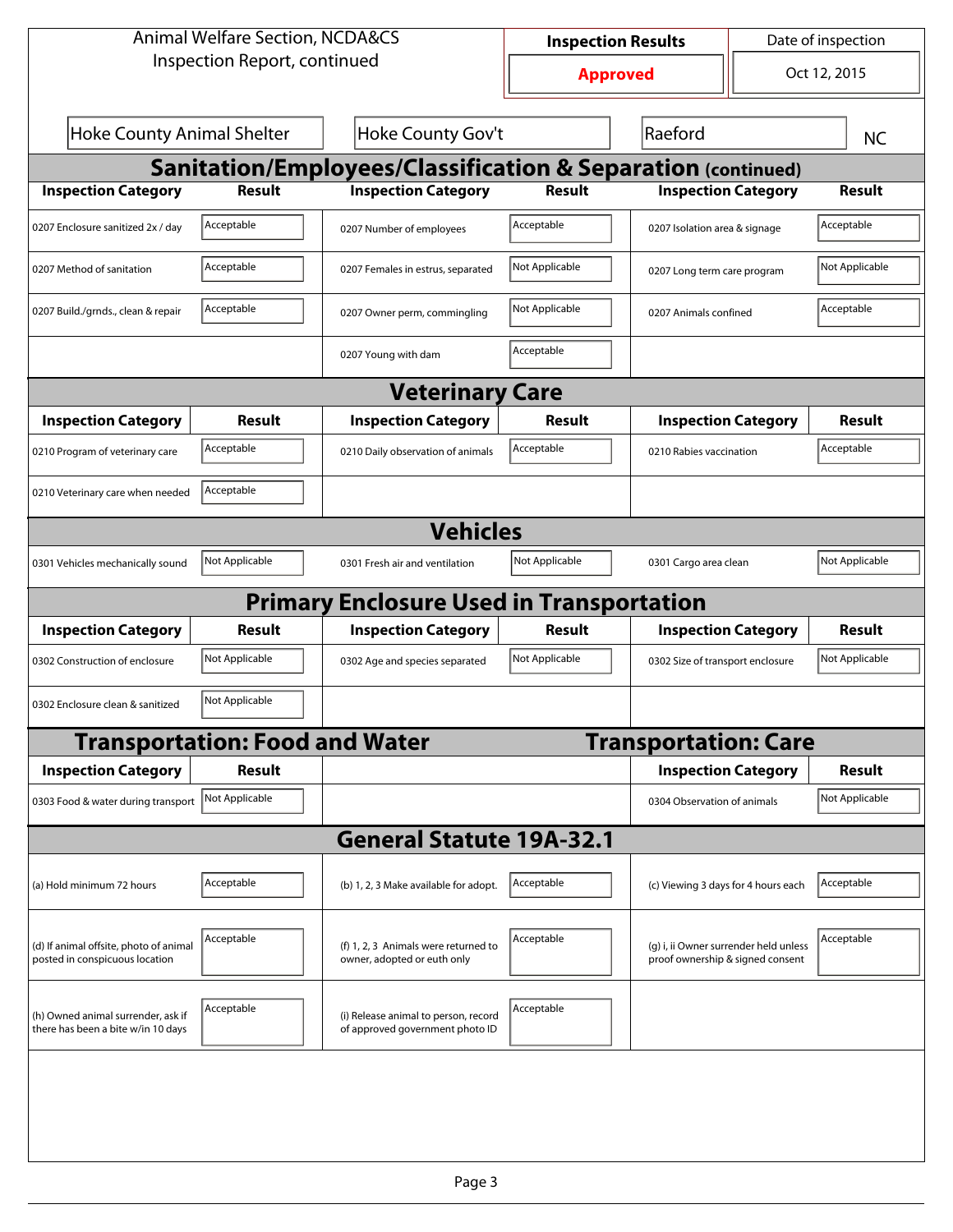|                                                                                                                      |                   | <b>Inspection Results</b> | Date of inspection |  |  |  |  |  |
|----------------------------------------------------------------------------------------------------------------------|-------------------|---------------------------|--------------------|--|--|--|--|--|
|                                                                                                                      |                   | <b>Approved</b>           | Oct 12, 2015       |  |  |  |  |  |
|                                                                                                                      |                   |                           |                    |  |  |  |  |  |
| Hoke County Animal Shelter                                                                                           | Hoke County Gov't | Raeford                   | <b>NC</b>          |  |  |  |  |  |
| <b>Narrative Explanation</b>                                                                                         |                   |                           |                    |  |  |  |  |  |
| Annual inspection performed today, facility is clean and odor free at time of inspection with no apparent signs of   |                   |                           |                    |  |  |  |  |  |
| illness or injury noted. Ambient temperature is within range in all housing areas and all records are on site and to |                   |                           |                    |  |  |  |  |  |
| <b>AWA Regulations.</b>                                                                                              |                   |                           |                    |  |  |  |  |  |
|                                                                                                                      |                   |                           |                    |  |  |  |  |  |
| Previous inspection performed on 4-27-15 noted no dog houses in outdoor enclosures (0203) - appropriate              |                   |                           |                    |  |  |  |  |  |
| houses have been added to every outdoor enclosures. Also at that inspection I reviewed the facilities euthanasia     |                   |                           |                    |  |  |  |  |  |
| manual, that manual was missing a copy of the most recent DEA License, current copy of license has been added.       |                   |                           |                    |  |  |  |  |  |
|                                                                                                                      |                   |                           |                    |  |  |  |  |  |
| *I viewed no inadequacies at this inspection.                                                                        |                   |                           |                    |  |  |  |  |  |
| *Shelter Manager, Ms. Pylant received a copy of the GS130A-192 policy letter today.                                  |                   |                           |                    |  |  |  |  |  |
|                                                                                                                      |                   |                           |                    |  |  |  |  |  |
|                                                                                                                      |                   |                           |                    |  |  |  |  |  |
|                                                                                                                      |                   |                           |                    |  |  |  |  |  |
|                                                                                                                      |                   |                           |                    |  |  |  |  |  |
|                                                                                                                      |                   |                           |                    |  |  |  |  |  |
|                                                                                                                      |                   |                           |                    |  |  |  |  |  |
|                                                                                                                      |                   |                           |                    |  |  |  |  |  |
|                                                                                                                      |                   |                           |                    |  |  |  |  |  |
|                                                                                                                      |                   |                           |                    |  |  |  |  |  |
|                                                                                                                      |                   |                           |                    |  |  |  |  |  |
|                                                                                                                      |                   |                           |                    |  |  |  |  |  |
|                                                                                                                      |                   |                           |                    |  |  |  |  |  |
|                                                                                                                      |                   |                           |                    |  |  |  |  |  |
|                                                                                                                      |                   |                           |                    |  |  |  |  |  |
|                                                                                                                      |                   |                           |                    |  |  |  |  |  |